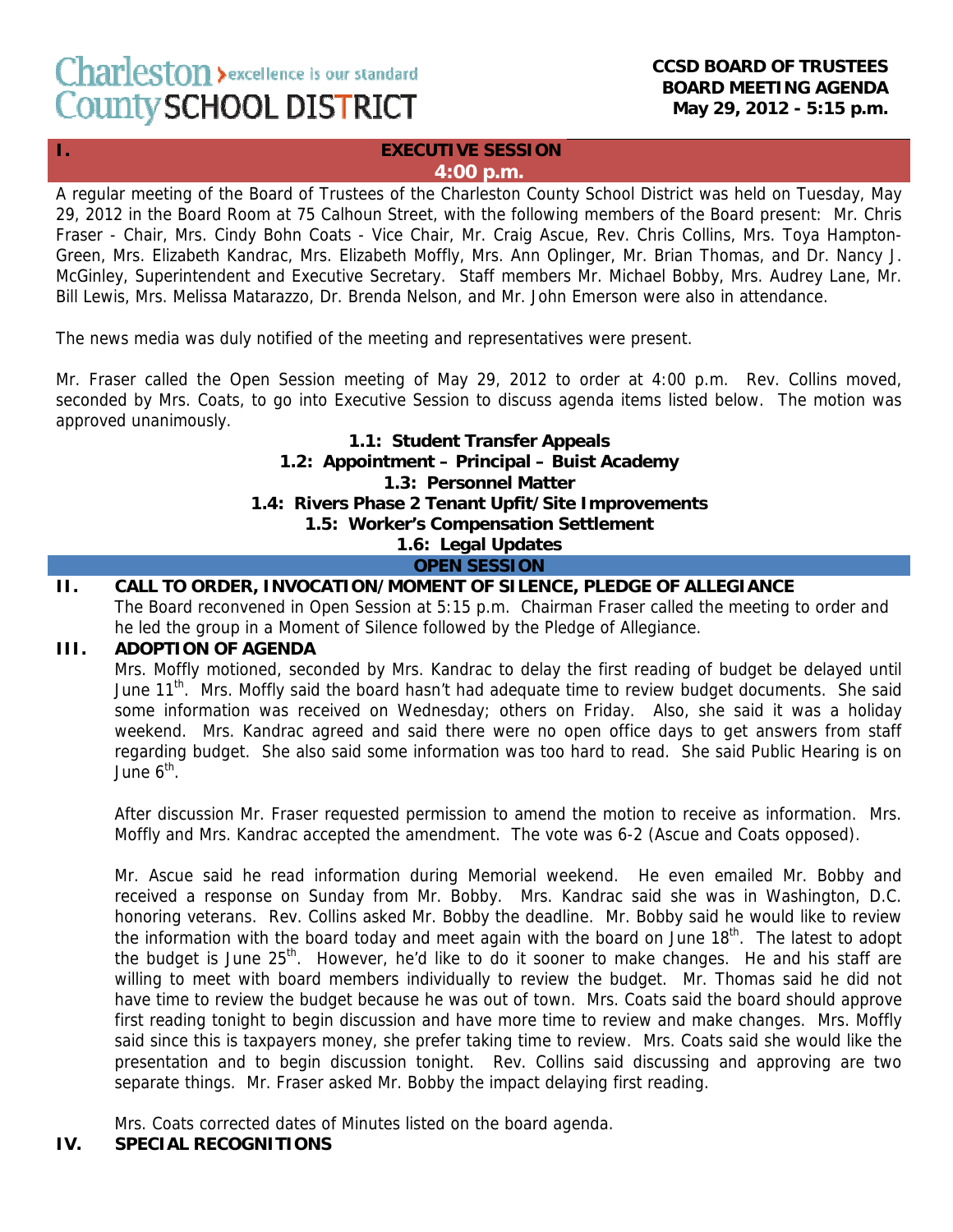**4.1: A. Dr. Janice Key – MUSC Lean** team presented a check for \$54,000 on behalf of Dr. Janice Key. The check funds the Superintendents wellness efforts. Fifty two schools participated. Harborview Elementary won.

# **B. Athletic Awards**

Mr. Dave Spurlock presented athletic champions from various schools and their coaches.

# **V. SUPERINTENDENT'S REPORT**

- Dr. McGinley said there is a lot going on in the district with only three school days left in this school year. Graduation ceremonies will be held the remainder of the week. Congratulations to the graduating seniors and staff and parents helping them.
- Two weeks ago, May 16<sup>th</sup> the Employee Wellness event was held. This initiative is funded by private partners and no CCSD money;
- The Retirees Banquet was held last week
- The 1<sup>st</sup> reading of budget is on the agenda and the highest priority is investing in people and the Vision 2016 goals.
- Charleston Educators Symposium will be held next week where teachers will learn best practices. The symposium is funded with Teacher Gala funds.
- Superintendent's State of Schools Event commitment to Vision 2016
- Memorial Day yesterday, military folks
- Mrs. Kandrac asked about the wellness initiative on May  $16<sup>th</sup>$ . She said board members weren't invited. Susan Haire said it was listed on the district's website for three days.
- Mrs. Kandrac said she asked on three different occasions for the accident report on the employee that had an accident in district vehicle. Mr. Fraser said it was a personnel matter. Supt. works for the board and matter was discussed in Executive Session. Mr. Fraser said Mrs. Kandrac was out of order. Mrs. Kandrac said he was out of order because he interrupted the Superintendent who was about to respond to her question. Mrs. Kandrac said she will continue to ask at future meetings until she receives the accident report.

# **VI. VISITORS, PUBLIC COMMUNICATIONS**

- 1. Ms. Roslyn Wright, an Acabee Community representative, addressed the board regarding safety issues related to a ditch on the Mary Ford property. She suggested the district consider installing a pipe to enclose the ditch instead of widening it.
- 2. Mr. Nathaniel Shivers expressed concerns about safety issues related to the ditch on the Mary Ford property.
- 3. Ms. Stacia Griffin addressed the board about schools that are below average and enrolling minority into Academic Magnet High.
- 4. Mr. Henry Copeland expressed concerns related to the inaccurate school capacity, missing or competing information and information not aligned with information staff provided at an earlier time. He spoke of the district delaying of discussions related to school capacity, out of district students, and vacancies in high priority magnet schools until next fall. He asked about plans to address the 14 vacancies at Buist Academy, 50+ vacancies at Academic Magnet High and numerous vacancies at other high priority magnet schools. About equity, Mr. Copeland spoke of the appointment of the new principal at Buist Academy. Then he asked how committed she was at addressing vacancy issues at the school and making sure minority students have equal access and making sure the waiting the lists are truly a waiting list. He expressed concerns about the current waiting lists for Buist and there are names that have been on the list for years of individuals that no longer reside in Charleston County. He requested the board address the waiting list issues at Buist Academy prior to next fall.

# **VII. APPROVAL OF MINUTES/EXECUTIVE SESSION AGENDA ITEMS**

# **7.1: Open Session Minutes of May 14, 2012 and Special Called Meeting of May 7, 2012**

Mrs. Kandrac moved, seconded by Rev. Collins, approval of the following board meeting minutes with the following corrections. The revised minutes were approved with a vote of 8-0.

- Open Session Minutes of May 14, 2012
	- o Under CAE Update IPads the sentence should read Mrs. Kandrac asked "them" if they read the article that said IPads for younger students – "But the other school districts said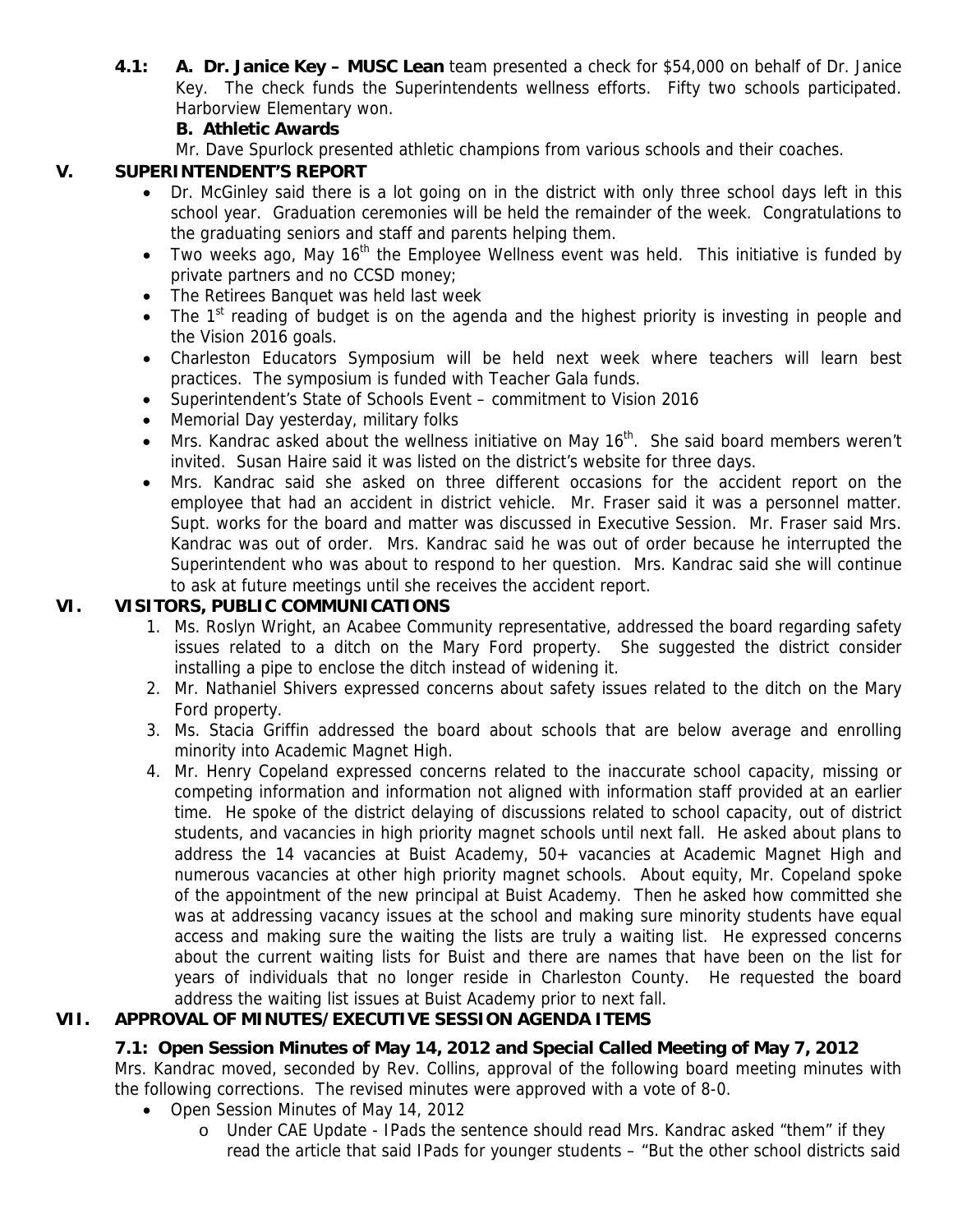they are"

- o Page 11 aren't should be changed to 'are'
- Special Called Meeting of May 17, 2012
	- o Mrs. Moffly "suggested" an amendment should be "said".
- **7.2:** Motions of Executive Session of May 19, 2012

# **1.1: Student Transfer Appeals**

The Board approved students transfer appeals as follows. The motion was approved 7-1-0 (Green abstained).

- The Board approved student transfer appeals  $-$  G, H, and I as requested;
- The board denied student transfer appeals A, B, D, E, F, J, and L due to capacity;
- The board approved the following student transfer appeals for school other than what was requested as follows – C to Murray LaSaine Elementary and K to James Island Elementary.

# **1.2: Appointment – Principal – Buist Academy -**

The board approved the appointment of Shawntay White for the position of principal at Buist Academy. The vote was 7-1 (Kandrac opposed).

Mrs. Kandrac said CCSD application asks for three references and often it is not provided.

### **1.3: Personnel Matter**

The board received information on a Personnel Matter in Executive Session. However, no action was taken.

# **1.4: Rivers Phase 2 Tenant Upfit/Site Improvements**

The board received information on the Rivers Phase 2 Tenant Upfit/Site Improvement Construction contract for MB Kahn Construction Company. However, no action was taken.

#### **1.5: Worker's Compensation Settlement**

The board approved a request authorizing a Worker's Compensation Settlement not to exceed \$49,050.78. This settlement will close the claim permanently. The vote was 6-2 (Coats, Kandrac opposed).

Mrs. Kandrac said she was concerned if the person involved was satisfied with the amount of the offer. She said they brought in other factors which she had not seen before. Mr. Fraser said it was just an offer.

# **1.6: Legal Updates**

The board received Legal Updates. No action was taken.

# **7.3: Financial Minutes of May 14, 2012 and Special Called Meeting of May 7, 2012**

Mrs. Kandrac moved, seconded by Mr. Thomas, approval of the Financial Minutes of May 14, 2012 and Special Called Meeting of May 7, 2012. The minutes were approved with a vote of 8-0.

# **VIII. CAE UPDATE**

# **IX. MANAGEMENT REPORT(S)**

# **9.1: Discrepancy: Student Address Verification – Mrs. Matarazzo**

Mrs. Matarazzo addressed the board about revised information shared after a mistake was discovered. She said there was an inconsistency between what she reported and what the audit found. There was an inconsistency in recording of student addresses. Staff has addressed the issue. However, there is a great deal of work that has to be done. A new tool called InfoSnap will be used from this point on. It will make it easy for parents to view and correct their addresses. This should help with the issue of out of county student. And, with the board consideration to charge out of county students a year from now, the system must be better at identifying students and registering them on a continuing basis.

Mrs. Kandrac thanked Mrs. Matarazzo for taking her call earlier today. Then she requested a hard copy which Mrs. Matarazzo provided.

Mrs. Moffly asked about the delay in figuring out magnet seats, the deadline for enrollment and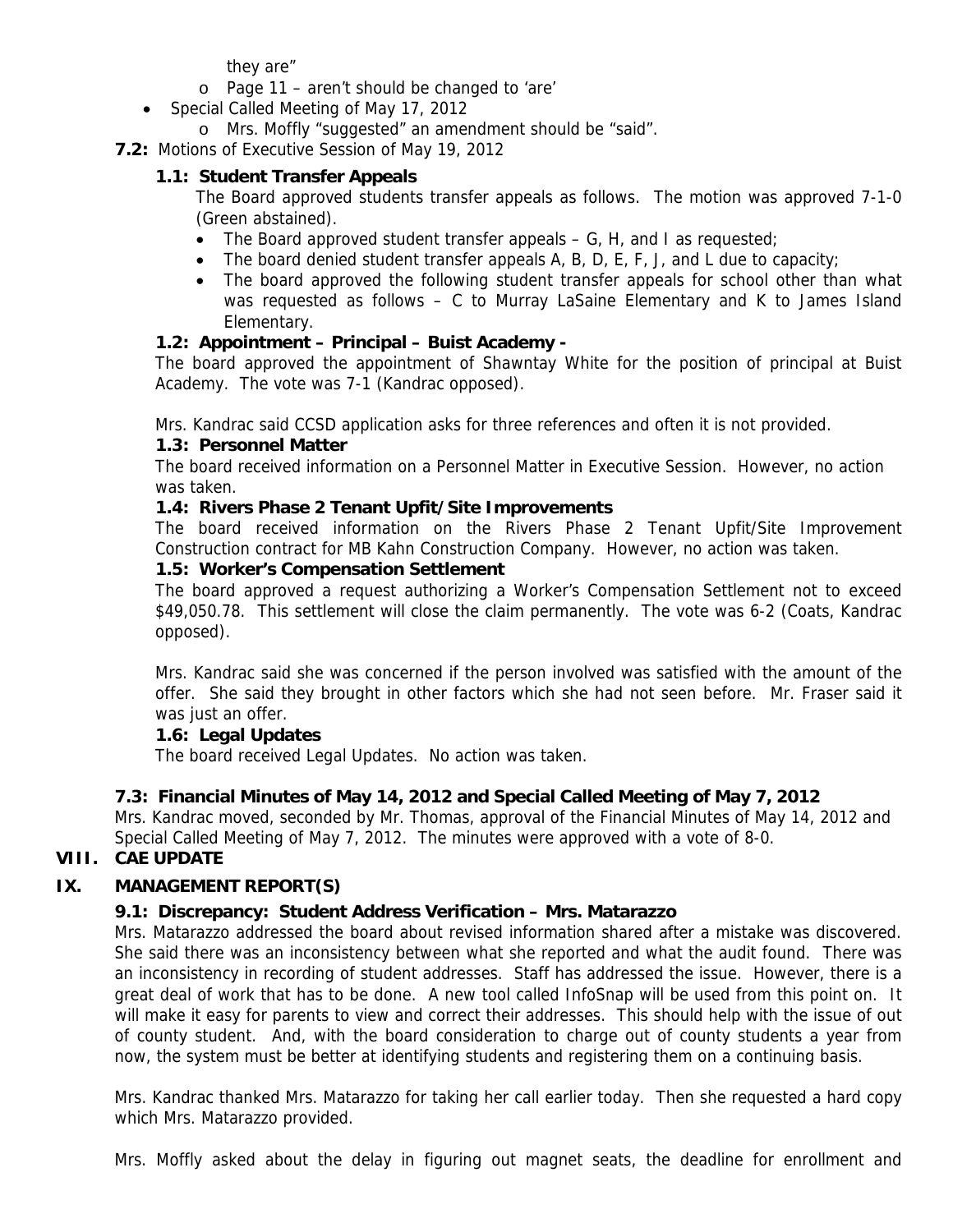assignment of vacant seats. Mrs. Matarazzo said there were two discussions on the table—the first is students that live outside of Charleston County. Staff has a list of those currently enrolled. Then there are students that will enroll by fall in magnet schools. Mrs. Moffly questioned why staff is waiting until fall to confirm addresses. Mrs. Lane said to address the out of county issue encountered in previous years, the applications now have a clause on them that says families that apply have until August  $1<sup>st</sup>$  for magnet school address verification. She went on to say reason is that some families are transitioning in or in military and it would allow them time to get moved in. If residency is not verified by August  $1<sup>st</sup>$ , staff will move to the waiting list. Mrs. Moffly asked if it included students in Charleston County. Mrs. Lane said yes.

Mrs. Moffly said vacancies should be filled in magnet schools at the start of the school year because the seats are highly desirable. Mrs. Lane said there shouldn't be vacancies for the 2012-13 school year unless the school is undersubscribed because magnet schools are encouraged to fill seats. Typically, there aren't any vacancies at the start of the school year unless someone withdraws. Mrs. Moffly said she wants the process to be more transparent for parents on the waiting list to see what is going on.

Rev. Collins asked if magnet schools are exempt from No Child Left Behind (NCLB) transfers. Dr. McGinley said NCLB cannot trump over the waiting list. If there are vacancies, students could be placed there. Academic Magnet, School of the Arts, Buist Academy are all criteria-based and students must have auditions are academic screening to attend. Students cannot be placed there. Rev. Collins also asked about Garrett. Dr. McGinley said Garrett is by lottery.

Mr. Ascue asked how InfoSnap would help district's efforts. Mrs. Matarazzo said InfoSnap would allow staff to manipulate data and flag residential addresses outside of Charleston County. She said staff is working on a plan to partner with Public Libraries so those families that don't have computers could receive assistance with using InfoSnap at libraries. Also, there would be a paper option.

Mrs. Coats asked about magnet schools and how empty seats are filled and how decisions are made to fill empty seats and how it is communicated. Dr. McGinley called on Mrs. Ballard to answer the question. Mrs. Moffly asked how board members are chosen at magnet schools. Dr. McGinley said Buist didn't have a board. Mrs. Ballard said there are four lists and they exist for each grade level- sibling, down town, countywide, and low performing school lists. When a vacancy comes about or someone moves, staff investigates to see which list the student came off originally. Then they identify the person at the top of that list to offer that slot to the child. The procedure has been to allow family ten days to respond to the letter about an available seat. If they give a negative response, staff moves on to the next name on that waiting list. If no response is received, they go down the list until the seat is filled. She spoke about an attempt to do a mass cleanup of the list by sending letters out to those on the list asking them if they were still interested. If an offer for a slot is turned down and request is made to accept offer at a later time, the individual is encouraged to advantage of the offer because there are other names on the list.

#### **X. COMMITTEE REPORT(S)**

#### **10.1: Audit & Finance Committee**

**10.2:Policy Committee** 

#### **XI. POTENTIAL CONSENT AGENDA ITEMS**

#### **11.1: Harborview Elementary School Swing Space (Old Stiles Point ES) Modifications**

Mrs. Coats moved, seconded by Mrs. Green, approval of the recommendation to award a contract to the successful Low Bidder for Harbor View Elementary School Swing Space at the old Stiles Point Elementary School site for Modifications. The solicitation number is (12-SMG-B-005). The amount is not to exceed \$253,455.00. The funding source is the one cent sales tax revenue. The motion was approved 8-0.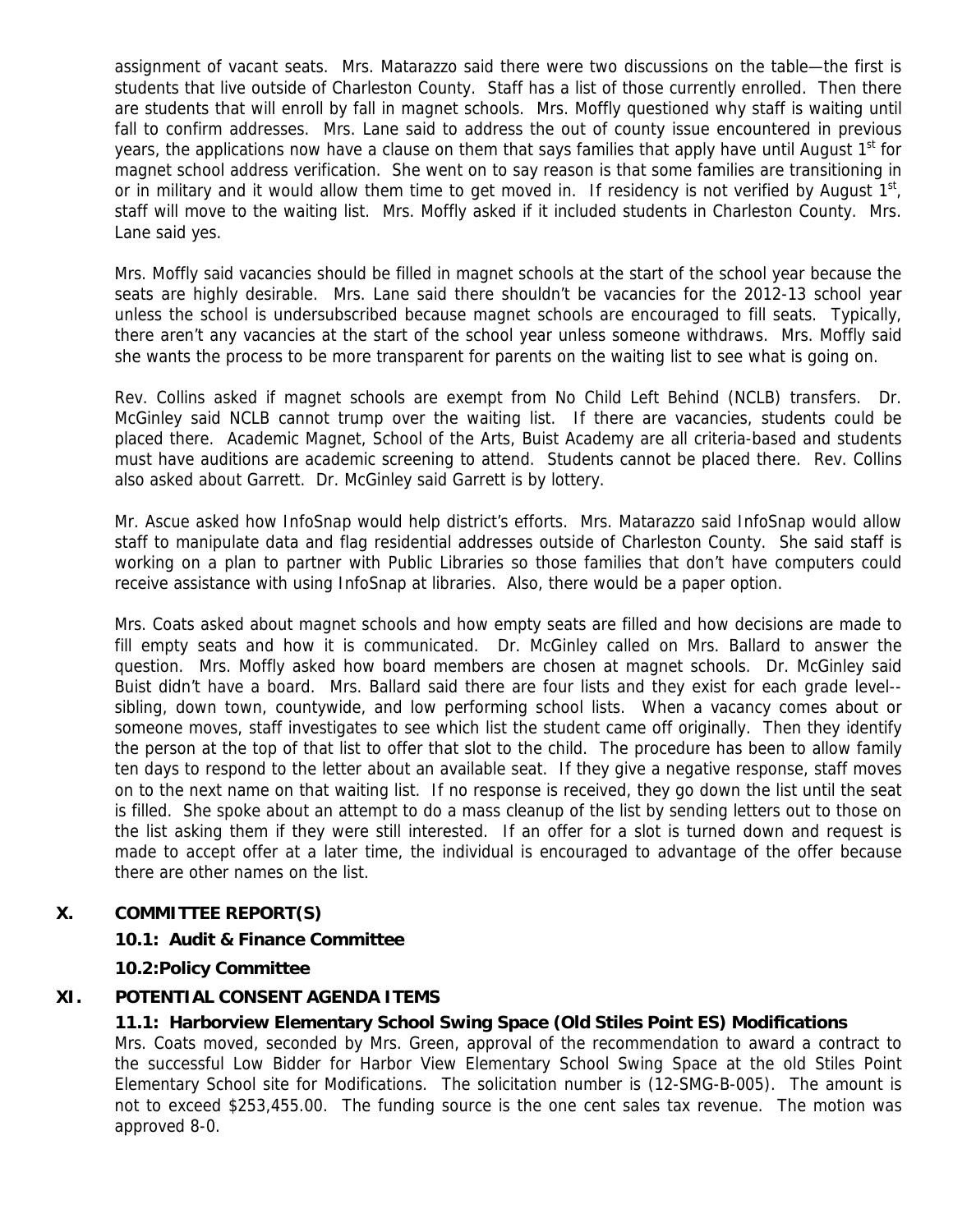Mr. Lewis shared a brief summary as requested by Rev. Collins. He said the project at Harborview Elementary is similar to St. Andrews Elementary and Oakland Elementary. Since the campus is big enough, no mobiles would have to be added. The successful bidder is International Public Works.

Mrs. Moffly asked about a request from folks living in that neighborhood about the location of the garbage. Mr. Fraser said it's about the new school and requested follow up information from staff.

#### **11.2: Fixed Cost of Ownership 2013**

Mrs. Coats moved, seconded by Rev. Collins, approval of the recommendation that the CCSD Board, having previously approved funding for the fiscal year of 2013 Fixed Cost of Ownership Program in the amount of \$18,600,000, approve the list of prioritized projects within each area of the Fixed Cost of Ownership Program for the fiscal year 2013. A summary of prioritized projects is attached. The funding source is Capital Budget- Fixed Cost of Ownership. The motion was approved 5-2 (Moffly and Thomas opposed; note Mrs. Green was out of the room. Therefore, she did not vote on this item).

Mrs. Coats said it is a budget action item. Since board is not adopting the agenda, should it be information. Mr. Bobby said it is an action item that is designed to be independent of the budget. He said this is an incomplete list of projects to approve to keep things moving forward. Others will come before the board at a later time. Some items are over \$50,000 and the same language will be used in the adoption of the budget to make things more transparent. Instructional Technology, Fixed Cost of Ownership, Fixtures, Furniture and Equipment and several projects from the Facilities area.

Rev. Collins asked if playgrounds and baseball fields are included. Mr. Bobby said there is a myriad of things and some things are in the General Fund. Replacement of bleachers, score board, and sound systems are included in this budget. An assessment was done and high need requests brought forward are combined to create this list.

Mrs. Moffly asked how some things fit into the Capital budget. Mr. Bobby said some things are outside of construction contracts. Mr. Fraser added that at one time they were paid out of General Operating Funds. Then the board decided to move some things out so it stands alone.

Mr. Ascue asked about salaries included in the Fixed Cost of Ownership amount. Mr. Bobby said individuals dedicated to project work are sometimes included to get the work done. This means general funds aren't used to get the work done. He spoke of movement of budget items from General Operating Fund to Capital Fund to free up General Funds.

Mrs. Coats asked about IPad 1-to-1 Initiative and the outcome. Mr. Bobby said the board will receive an evaluation of year one soon. Mr. John McCarron shared details about the pilot program. Included in Fixed Cost of Ownership is breakdown on classroom modernization upgrades. April last year, the board agreed expanding beyond level approved. Later when staff moves beyond 1on1 initiative, some staff members would already be trained and train other teachers. Mr. Bobby said a presentation was prepared to answer IPad 1-on-1 questions. Mr. Ascue read packet and said there are a lot included in the packet. He is looking forward to the presentation to better understand all of it. Mrs. Moffly suggested the presentation be made before the approval of the budget so the board could determine if they want to proceed with the pilot program.

#### **11.3: First Reading of the 2012-2013 Budget**

FUNDING SOURCE/COST are listed below: General Operating Fund - \$357,341,794 Special Revenue Funds - \$67,095,073 Education Improvement Act Funds (EIA) - \$23,555,379 Debt Service - \$82,185,582 Capital - \$188,533,045

Mr. Bobby asked the board to put the PowerPoint provided next to the budget book for comparison reasons. Changes were made on pages 7 and 22 and revised copies of those pages were provided. A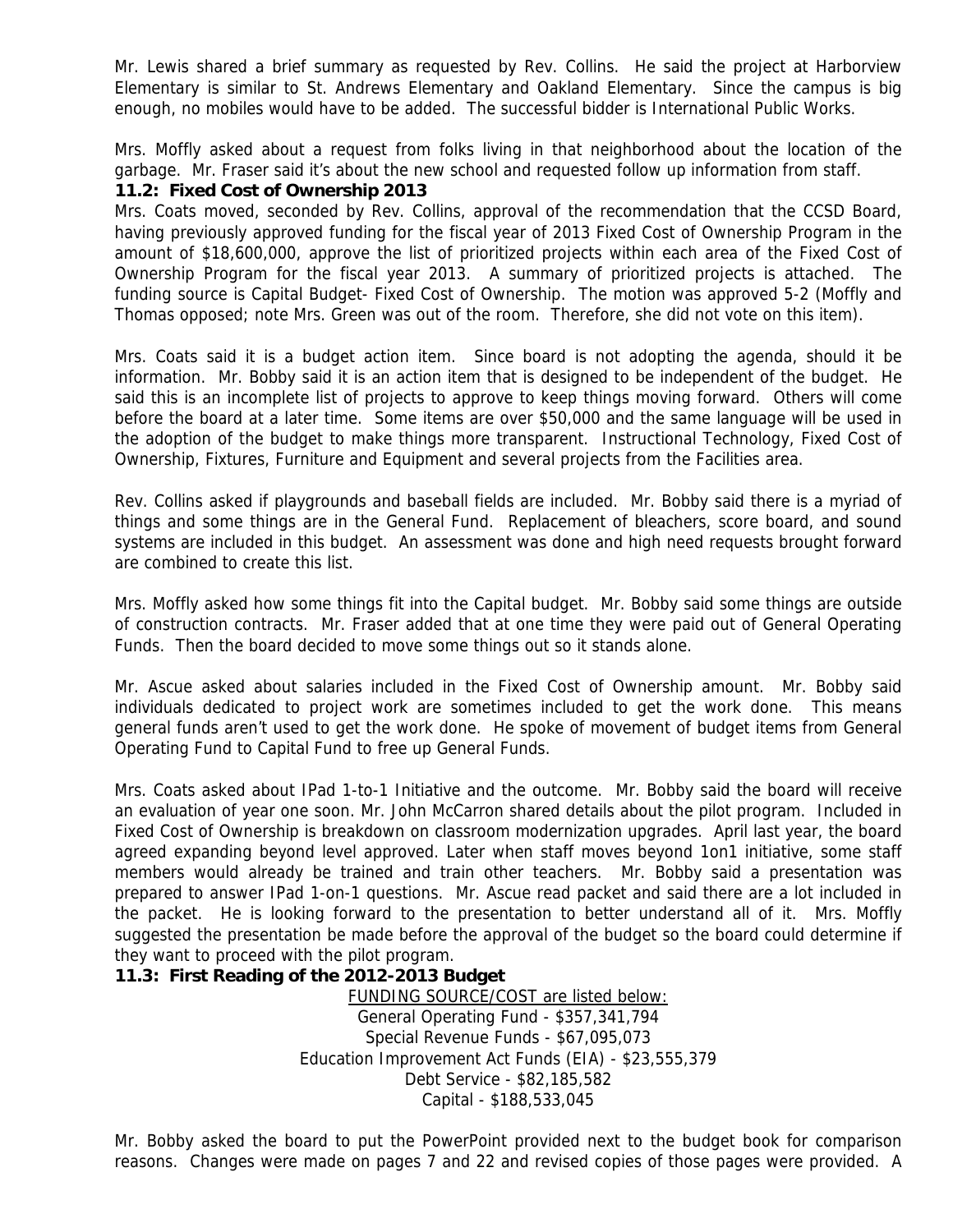revised, Literacy Support Initiative document was also provided along with a greater than \$50,000 list to allow the board to see repetitive and new items. This list is included in the budget and done to achieve efficiency.

A packet marked Supplemental Materials was provided to each board member to help the board understand how staff puts together a budget. Staffing information shows staffing for every school along with additional resources to school pool positions and substitute pool positions. It is a pilot that would allow schools to manage their utility budgets. It's a step in the direction of greater autonomy.

Mrs. Kandrac said since changes were made and there wasn't a 24 hour notice of changes and the title page of the budget book listed board members' names which she has never seen before and it had the appearance that board members listed support the 2013 budget. Mr. Bobby said he could remove Mrs. Kandrac's name from the document or he said he could revise budget book before the budget is adopted. Mr. Fraser said the budget book for last school year also listed the names of board members.

Mr. Bobby presented the budget as follows:

- The five part budget, General Operating Fund, Food Service, Education Improvement Act, Special Revenue, and Debt Service budgets on page 2. These budgets work together. He described the inter-relationships of these budgets.
- Staff continues to refine the budget and will come back with a balanced budget as talked about on May  $7^{\text{th}}$ .
- Special Revenue Funds budget is on pages 64-65. The budget in this area would be amended as information becomes available. If Title I decreases, adjustments would have to be made and it may impact other budgets. When there is a reduction, must determine how to live within means.
	- o Mrs. Moffly asked if that meant Head Start Program. Mr. Bobby said High School has done a good job and is living within their means.
- Funds were lost for Technical Assistance in some high needs schools.
- Food service has a healthy fund balance. Mr. Walter Campbell and staff were applauded.
- Information was provided on pay off of long term and short term debt. When last year's budget was adopted, board was asked to approve a set amount of mills to have money for fixed cost and allow for growth. He said is not an increased millage, just value of millage.
	- o Mr. Fraser said if someone builds a new building that means more money.
	- o Mrs. Coats asked about a transfer in for Food Service. Mr. Bobby said that is benefit money from the state.
- The difference between millage increase and tax increase. Mr. Bobby suggested a one mill increase moving from 98 mills to 99 mills. He said that means an increase of \$4 on every \$100,000 home. He said the entire debt service millage is 27.9 mills. He said just talking about levying the 6.6%. Further discussion will come later. He said there is an operating millage and debt service millage. The debt service millage is being discussed. Mr. Fraser further explained the two millage rates.
- Mr. Bobby said revenue need to balance with expenditures. The proposed budget is 6.9% over current budget. He said this would address some of the hardships experienced earlier. The reason for trying to build the budget again was explained. \$357 million budget were discussed earlier in the fall. How staff arrived at this amount was explained. Mr. Bobby said on Page 9 the original assumptions are shown. Resources were included to cover highest priorities, resources (people) and literacy. He said utility increased 4%. On revenue side looking at assessment numbers and communicating with county office regarding tax collection and late tax collection.
- Also, the state has more money for the district for salaries and benefits which mean the district could reduce that line item.
- Continuing to build fund balance is critical to our financial health and strong credit ratings.
- Discretionary money personnel contingency was reduced;
- Highest Priorities: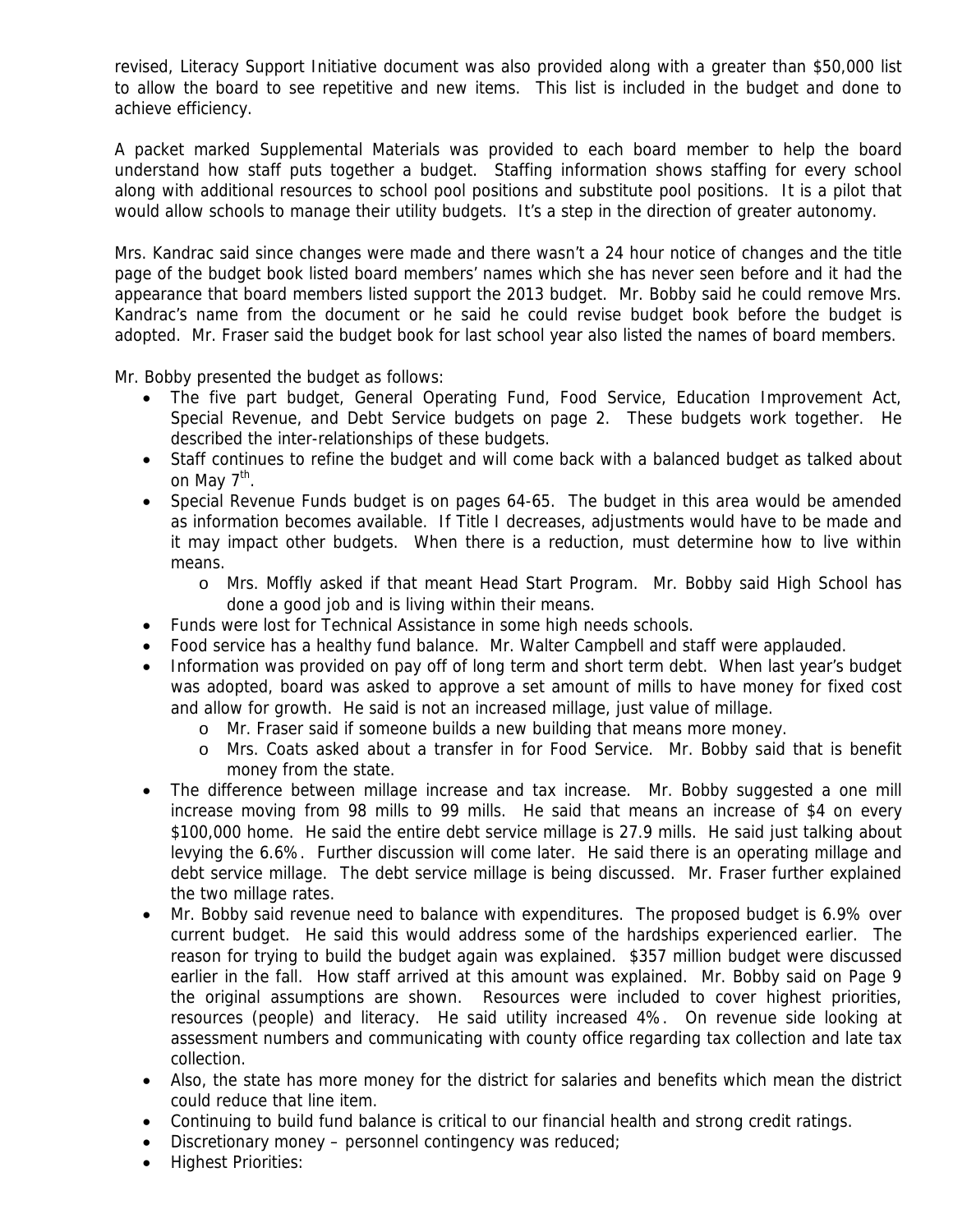- o Invest in CCSD Team 2% COLA and 2% Step are proposed in GOF.
- o Literacy Pathways \$3.5 million to support Details are outlined in plan.
- o Strategic Focus Improvement and Capacity
- o School Openings
- o Creative Arts Elementary
- o Expenses Greater than…. (Insurance Premium)
- Page 43 Budget Book has information on Revenues and Expenditures and has details for addition and reductions justifying \$357 million budget.
- Now or Later Mr. Bobby asked board impact for next year and 2014 and beyond. Decisions made now will impact future. Concerns:
	- o This budget includes about \$10,000,000 of non-recurring funds.
	- o Future budgets will not be able to rely on this type of funding.
	- o Continuing to build fund balance is critical to our financial health and strong credit ratings.
	- o Next year's budget must replace non-recurring funds with sustainable revenue.
- Next year's budget must support the increased cost of operations financial stability if using \$10 million Fund Balance non recurring funds, will need more revenue over 6 mills. To avoid, there are over \$2million from state the district didn't know about. That means won't need some money listed. He proposed an exchange—no tax increase and decrease of 4%.
	- o Reduce debt service by (3) mills (27.9 to 24.9).
	- o Extend the repayment to 2016.
	- o Repayment will be made via 'savings' in the refinancing of existing debt (2004 Alternative Finance Bonds).
	- o Increase operating millage by (3) mills (98.6 to 101.6).
- Mr. Collins asked total debts. Mr. Bobby said it's on page 87 in budget book. Mr. Fraser said only \$9 million of \$18 million would be used. Rev. Collins said his philosophy has always been the faster it's paid off, the more interest is earned. Mr. Bobby said the interest cost on this income is low right now so the interest rate is relatively small. This will close the gap on nonreliant funds. This is a short term issue. Long term debt is slated until 2032. This debt would not extend the debt and be gone in three years.
- Mrs. Moffly said its tax payers' dollars and not living within revenues.
	- o NOTE: Mrs. Green returned at 6:45pm during discussion of the budget. Mrs. Kandrac left the room at 6:44 and returned at 6:47.
- Mr. Bobby said in working through budget process, staff bought highest priorities to achieve goals. He said only the two highest priorities were looked at.
- Mrs. Moffly said CCSD does not have money to do 2x2. Mr. Bobby said Senate and House have different opinions regarding teacher salaries. CCSD's budget covers anticipated outcome.
- Mrs. Coats asked how to extend the debt. Mr. Bobby said just pushing out three years of FCO money. To pay for it, staff is looking at financing Alternative Bonds. Mr. Bobby shared details from page 87 in budget book. Mr. Bobby said 2004 A/B were General Operating Bonds. She asked were these going to be paid off. Mr. Bobby said no, some debts have been restructured or renamed. He said what's being pushed out doesn't even start until 2016. Mrs. Coats asked about page 23 and expenditures increasing because of salaries and benefits. She asked about state not funding equitable increases annually. Mr. Bobby said that has been the trend. Mr. Ascue asked Mr. Bobby about increasing millage on one side and decreasing on the other side. He said if 3 mills is moved from the debt side that all property owners pay, that means home owners get a tax decrease for three years because they don't pay on the operating side.

Mr. Fraser asked for opportunity for board members to meet with staff to discuss calculation of a mill and other complicated information. Mr. Bobby said this is not a new concept. However, board members would have to have been on the board for at least three years to have heard about it.

Mr. Thomas asked about the \$11.5 million for staff. Mr. Bobby said it is for all staff members. He said it is unclear what state will approve at this time.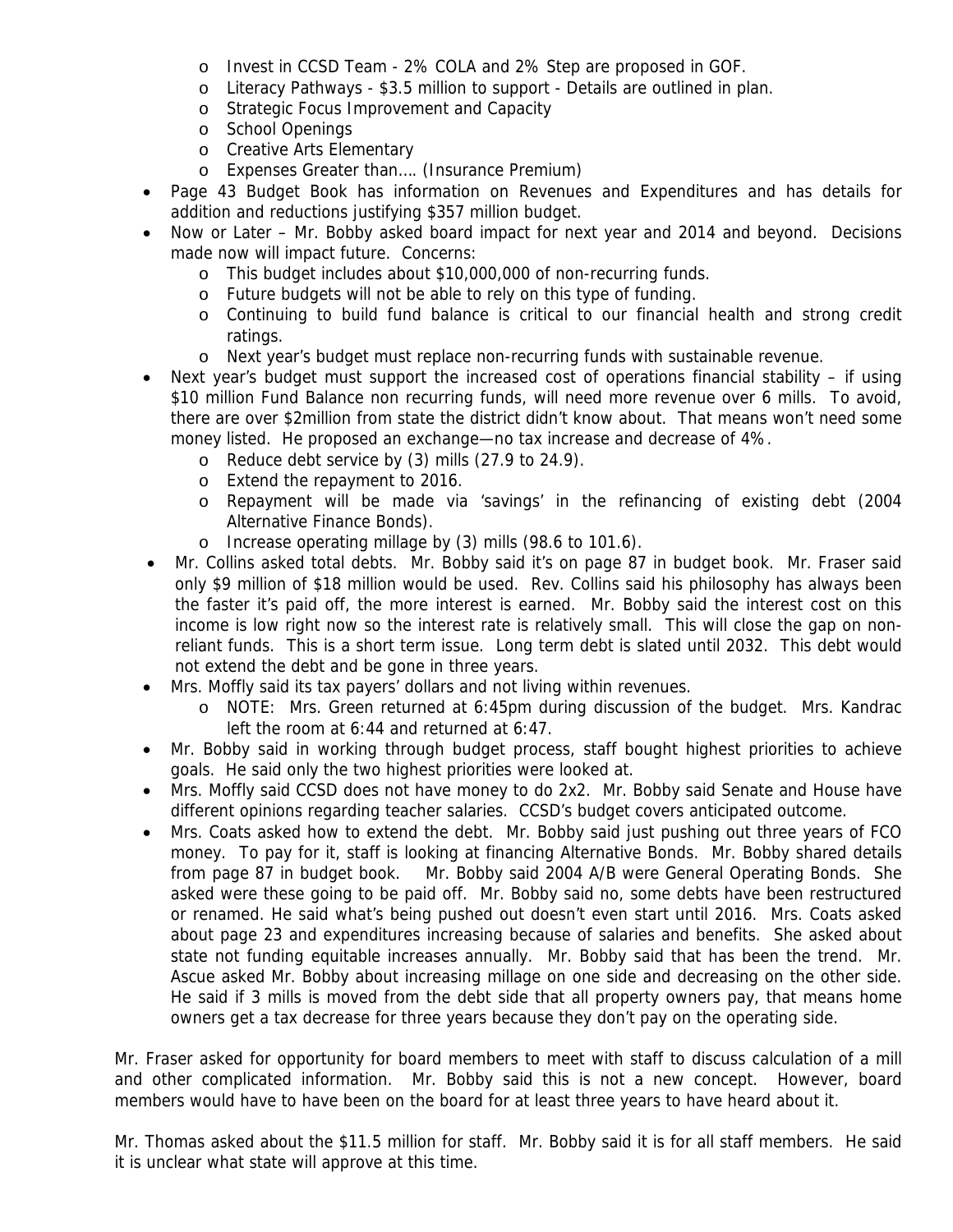Mrs. Kandrac asked if COLA was for all including administrators. Mr. Bobby confirmed. Mrs. Kandrac asked about step increase and if it would get everyone where they should be. Mr. Bobby said this would require another 2.5 next year to get everyone where they should be. Mrs. Kandrac suggested everyone meet with Mr. Bobby instead or individual meetings. Mrs. Kandrac said shame for need for Literacy Academies after second grades when teachers are paid to do the job. She said should be a policy to make reading a priority. She said it's degenerative. Dr. McGinley said district serves kids from different backgrounds. CCSD is accelerating literacy from the time they enter school. She also reiterated the progress made from start of Literacy.

Rev. Collins said it is not a matter of spending money only but getting down to hard work and finding the right teachers to do the job. Pouring in millions of dollars is not the right answer. Teachers could use the money because some are working a second job. The highest priority is to find money for teachers; not a COLA for the entire district. He said money must be found to give teachers more and the district was too top heavy. Dr. McGinley said Mr. Bobby shared a number of things not considered: Arts, Athletics, increasing class size, etc. The board approved the most ambitious goals in the state. To achieve these goals, must have extra help for students. A step increase without COLA would not address those teachers who will not receive step increase after a number of years. Also, principals in CCSD are some of the lowest paid on staff. Dr. McGinley said the highest priority must be teachers if achieving the highest academic goals. Rev. Collins said teachers should be highest priority and others should get what is left. Teacher Assistants and Reading Specialists should also be considered priority. He said to give all a raise, would not have same impact as making teachers a priority.

Mrs. Moffly said when she ran for board the campaign was for the one cent sales tax. She will not vote to increase taxes regardless to which side it is coming from. She said principals make more than principals. Some schools have huge support from Assistant Principals. Mrs. Coats asked best way to get questions to staff since board has not begun to discuss deductions on the expenditure side. She. Mr. Bobby asked board members to send questions to Mr. Bobby through Mrs. Portia Stoney. He would like to get with staff and come back with before the board with answers at 2pm on June  $6<sup>th</sup>$ . During the last four years, the board has been cutting the budget as shown on the bar graph. He said if it is continued, support staff took most cut over the years. He urged the board to be mindful of it. Mrs. Coats said the budget has grown in four areas over the last four years. She asked how much of it is labor based. Mr. Bobby said the vast majority. Mr. Fraser said some Title I and Title II funds were lost.

Mrs. Moffly said Mr. Bobby said there were cuts, but the graph shows growth. Mr. Fraser explained that even if district does nothing, some things go up regardless because of benefits, utility costs, etc. Mrs. Moffly said new buildings cost more to run but the district says more efficient buildings cost less. Mr. Bobby said new buildings that are bigger would cost more.

Mrs. Kandrac spoke of positions added since 2007 – 2009 and the board is always told the cost would come out of a grant or not cost- the district more money but it always does. She said when she grew up it no one was ever on a level playing field. She grew up on a street call "Little Italy". Everybody there only spoke Italian. However, by the time kids got to kindergarten or first grade, they spoke English and they became literate. Her dad is from Slovakia and they came here not speaking English but they learned it in school. No matter how poor they were, they came with \$12 and \$24. Each of these cultures learned what was taught kindergarten to first grade.

Mrs. Kandrac left again at 7:13pm; returned at 7:15pm.

#### **XII. NEW BUSINESS**

- 1. Mrs. Kandrac said she wanted the Police Report
- 2. Mr. Fraser announced that the FY2013 budget would come back to the board for first reading